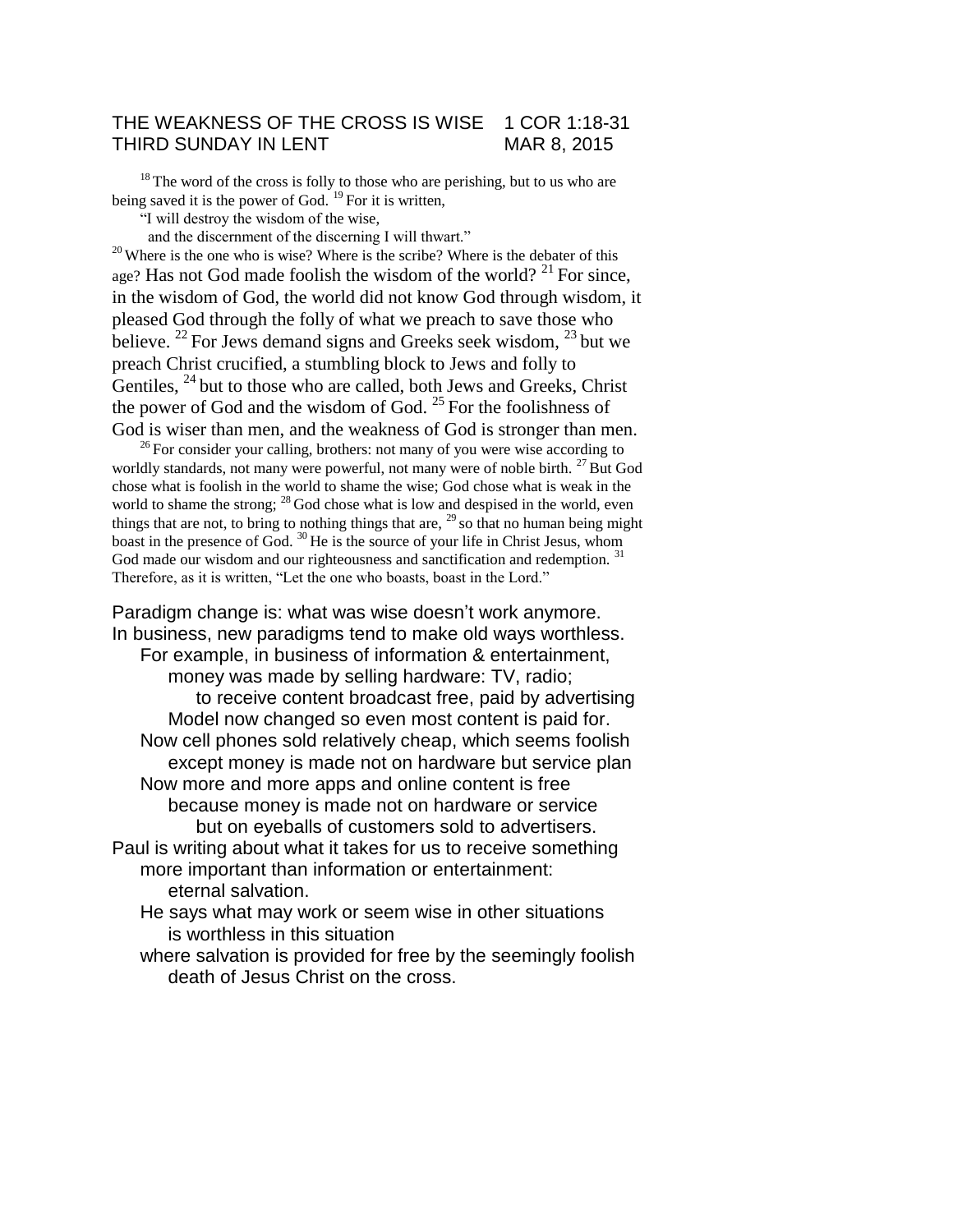# WORLDLY WISDOM IS WORTHLESS FOR SALVATION JESUS' WEAK DEATH HAS GOD'S WISE POWER GOD GIVES WISDOM BY THE WEAKNESS OF FAITH

### WORLDLY WISDOM IS WORTHLESS FOR SALVATION

 $18$ <sup>18</sup>The word of the cross is folly to those who are perishing, but to us who are being saved it is the power of God.  $^{19}$  For it is written,

"I will destroy the wisdom of the wise,

 and the discernment of the discerning I will thwart."  $20$  Where is the one who is wise? Where is the scribe? Where is the debater of this age? Has not God made foolish the wisdom of the world?

The paradigm of worldly religion is constantly evolving.

When triune God revealed his eternal power in creation, and people honored him by returning sacrificial offerings, Satan sold the counterfeits of animism & polytheism:

primitive beliefs that forces of nature controlled by spirits who must be kept happy by sacrifices.

When God showed he was one God & gave commandments about how to use his blessings,

Satan sold Buddhism & monotheistic Islam with strict rules about how to be saved by righteous religious behavior.

When Jesus proclaimed the gospel of grace & forgiveness, the world bought the counterfeit of universal tolerance as if nothing is really right or wrong.

The indication of worldly religion and reason it is so appealing to humans is that it always depends on what humans do, some sacrifice or ritual we perform, some good deed we do, some insight or understanding that makes sense to us, or some feeling we have or decision we make

The problem with religion based on human wisdom is not the wisdom but the human.

It fails to take into account the foolishness of fallen man who is too short sighted to see what is truly right and who insists on depending on what can be

observed and understood, even though our mind is too clouded to observe spiritual things and too small to understand God.

and fails to take into account weakness of our sinful nature which is unable to do what is right even when we know it.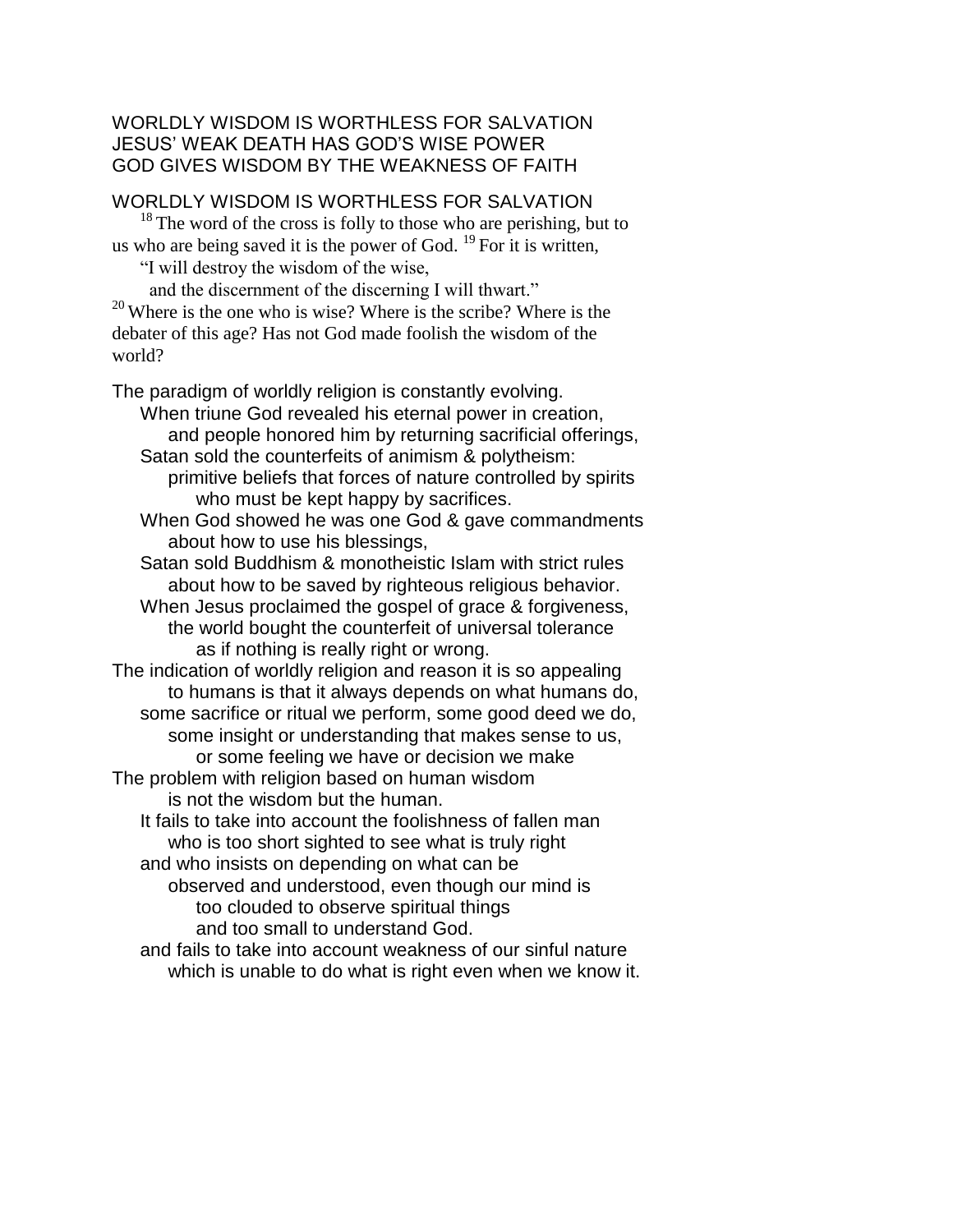# JESUS' WEAK DEATH HAS GOD'S WISE POWER

 $22$  For Jews demand signs and Greeks seek wisdom,  $23$  but we preach Christ crucified, a stumbling block to Jews and folly to Gentiles, <sup>24</sup> but to those who are called, both Jews and Greeks, Christ the power of God and the wisdom of God.  $^{25}$  For the foolishness of God is wiser than men, and the weakness of God is stronger than men.

Paradigm of how to fight & defend against enemy has changed. Depending on large numbers with swords and clubs becomes weak when big walls & armor are developed. But walls and armor became a thing of the past when explosives were developed. Now it doesn't matter how big your bombs or warships are as secrecy & subversion & cybercrime are key weapons and it is hard to even see who or where enemy is. In defending truth, Greeks put up carefully constructed wisdom as a wall ideas had to measure up against. To defend against depending on the simple number of people thinking something is true, To defend against claims that simply sounded good, Jews looked for powerful signs & miracle to blow them away But the real enemy snuck past them both. What is the enemy which cuts us off from God and destroys our security and hope for eternity? It is sin, which is ingrained in our very human nature. For it to be defeated, battle must be fought in human flesh, but because we are too weak to fight for ourselves, God himself became flesh in Jesus Christ. We fail to be saved by keeping commandments in O.T. reading but Jesus kept them perfectly for us & so was innocent. We fail to be saved by performing religious rituals & sacrifice which Jesus exposed in Gospel as corrupted and making the temple more filthy than pure, but Jesus once and for all sacrifice pays for all our sins. Jesus' unjust condemnation is foolishness of God which is wiser than men's attempt to escape our own sin. and his death on the cross is the weakness of God which is stronger than men's attempt to defeat sin. because it is the only way to combine both God's perfect the perfect justice of God which must punish sin and the perfect love of God for us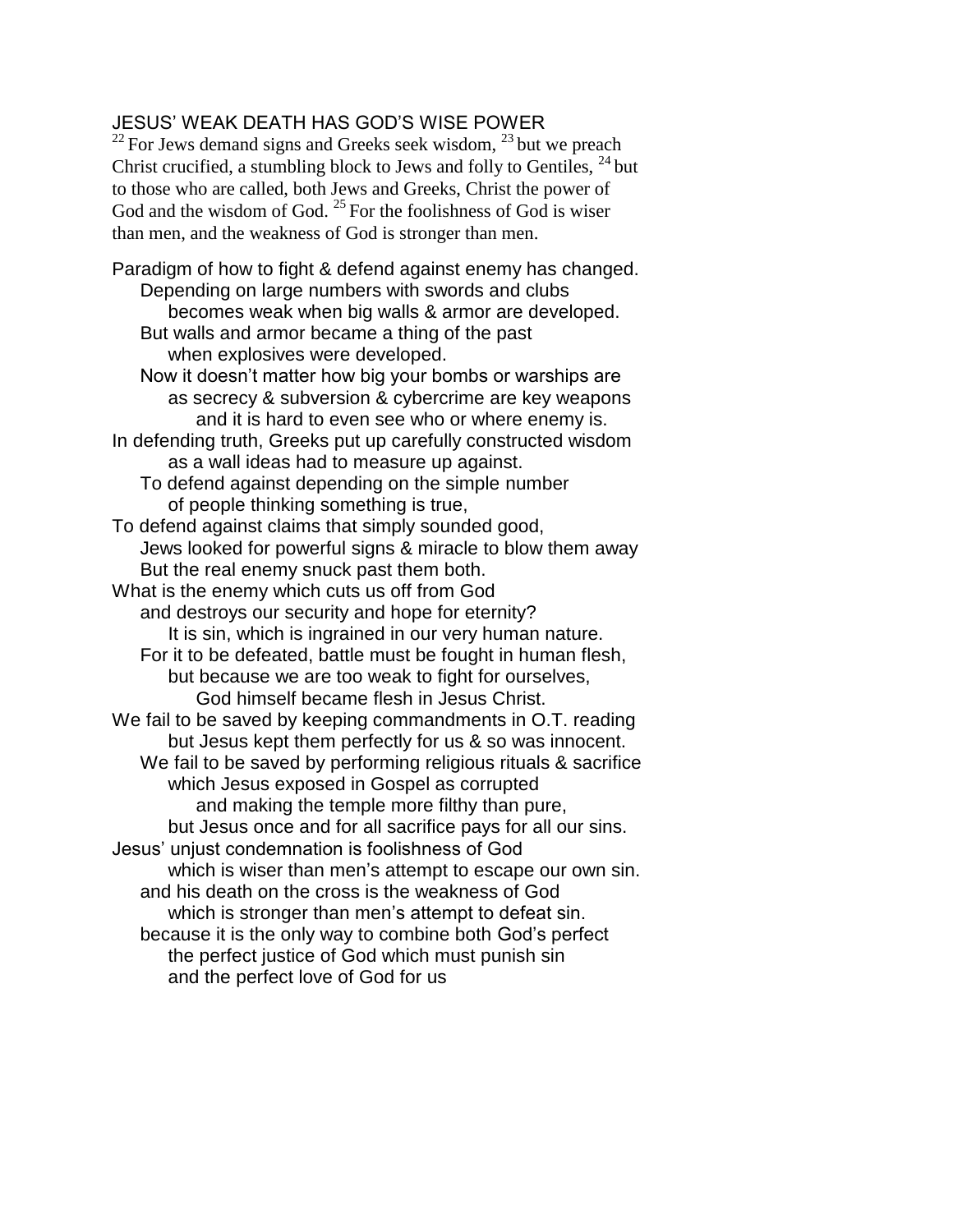Recently, an L.A. area girl's basketball team, Gauchos, wore pink on jerseys to support cancer awareness, This violated league rules that only official team colors can be worn to prevent the display of gang colors So they were suspended from play in section championship. Until coach said to suspend her instead. Which league officials agreed both satisfied spirit of rules and allowed the girls to play. Jesus taking punishment of sin in our place combines both the perfect justice and perfect mercy of God. To both Jews and Greeks it is silly that salvation could come through a horrific form of execution for worst criminals. It is still offensive to many today that God would willingly allow his own son to suffer and die. But we are so corrupted that God needs to go to a ridiculous extreme to save us. Jesus' death and resurrection is ultimately the required sign of God's love and his wisdom and his power to save us. So, how are we know and believe this is true and to benefit from what Jesus has done? Are we convinced of it by a great sign or wise reasoning?

### GOD GIVES WISDOM BY THE WEAKNESS OF FAITH

 $21$  For since, in the wisdom of God, the world did not know God through wisdom, it pleased God through the folly of what we preach to save those who believe.

 $^{26}$  For consider your calling, brothers: not many of you were wise according to worldly standards, not many were powerful, not many were of noble birth.  $27$  But God chose what is foolish in the world to shame the wise; God chose what is weak in the world to shame the strong;  $^{28}$  God chose what is low and despised in the world, even things that are not, to bring to nothing things that are,  $29$  so that no human being might boast in the presence of God.  $^{30}$  He is the source of your life in Christ Jesus, whom God made our wisdom and our righteousness and sanctification and redemption.  $31$  Therefore, as it is written, "Let the one who boasts, boast in the Lord."

Paradigm of how we get things has changed from time people first needed what they couldn't make for selves. Local stores were challenged by mail order catalogues which could offer more selection.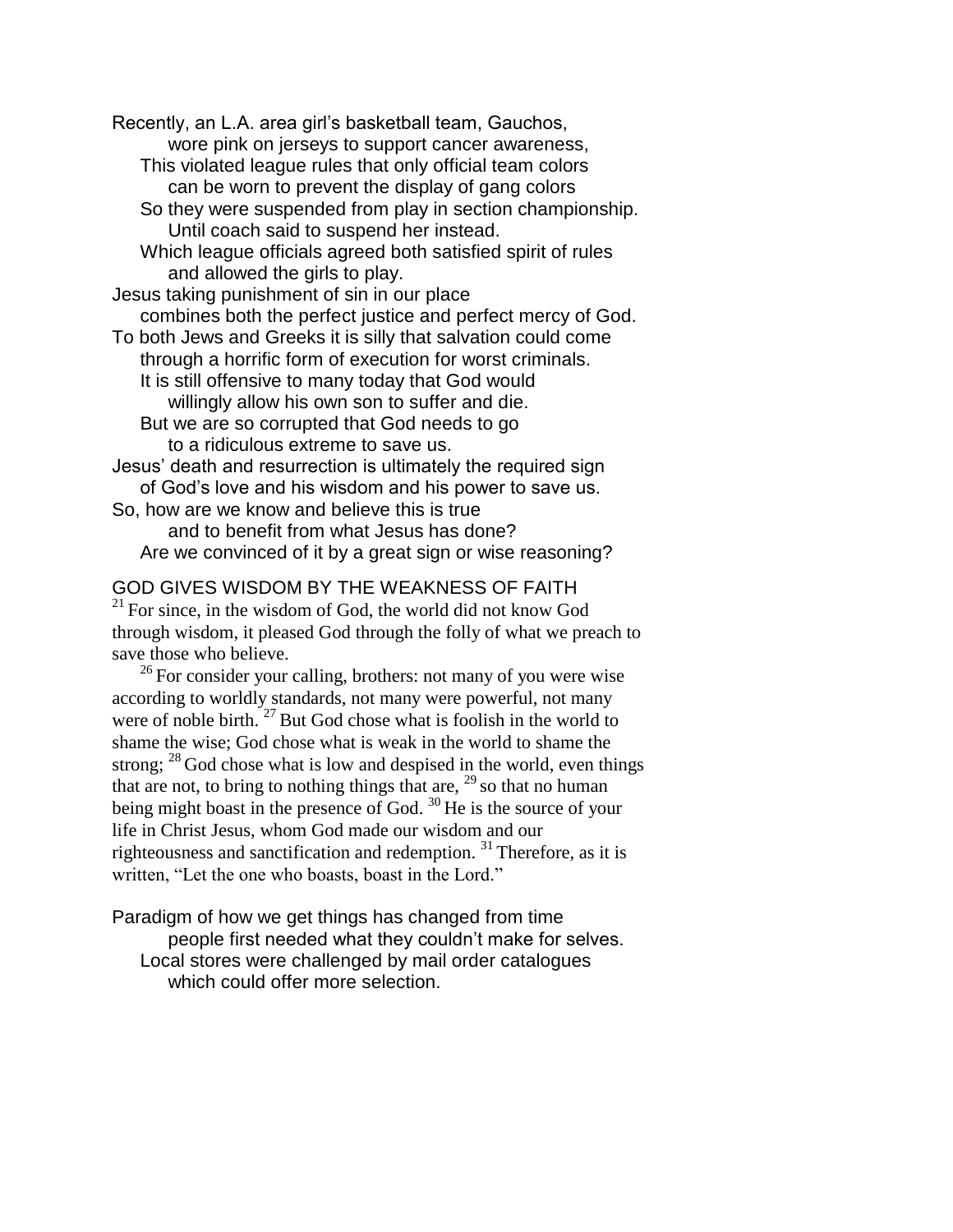then catalogues declined when big box stores were able to offer things on the spot for cheaper. Now online shopping and shipping is on upsurge because it is easier than even going to a store. Popular paradigm for how to get not stuff but truth has changed. In ancient times it was what was figured out by reasoning. In medieval times "truth" was handed down in classics. Modern times said "no," truth is what can be observed and figured out in experiments. Post-modern times says "no," truth is what we each see though our own experience. But complete and lasting truth is the wisdom revealed by God. Reasoning can only point us to the angry God of law. The grace of God is revealed only in the weakness of Jesus on the cross. Humanity challenges God to prove it or explain it but instead he simply causes us to believe it. Paul says it comes by seemingly powerless words of preaching. which we are able to receive and believe not because we are born better/ more noble than others not because we are so smart or understanding, not because we are sensitive enough to feel it, but simply because of the living power of God's word and the work of his Holy Spirit which enlightens us, as God also gives and strengthens faith through the seemingly foolish and weak means of washing with water in Holy Baptism and eating and drinking Holy Communion Simply because God's word brings to nothing things that are and brings into being things that are not. So, both the way we are saved and the way we receive it, through faith, gives us no reason for boasting. Pastor Michael Kasting of Casey IL, points out we are compulsive competitive braggarts we boast proudly about sports teams, vehicle brands and other things we identify with although we can't take any credit for them. But God's word gives us a new paradigm, new view of our self so that be boast not in anything about ourselves but only in cross of Christ which we can't take credit for but is reason God credits to us the righteousness of Christ.